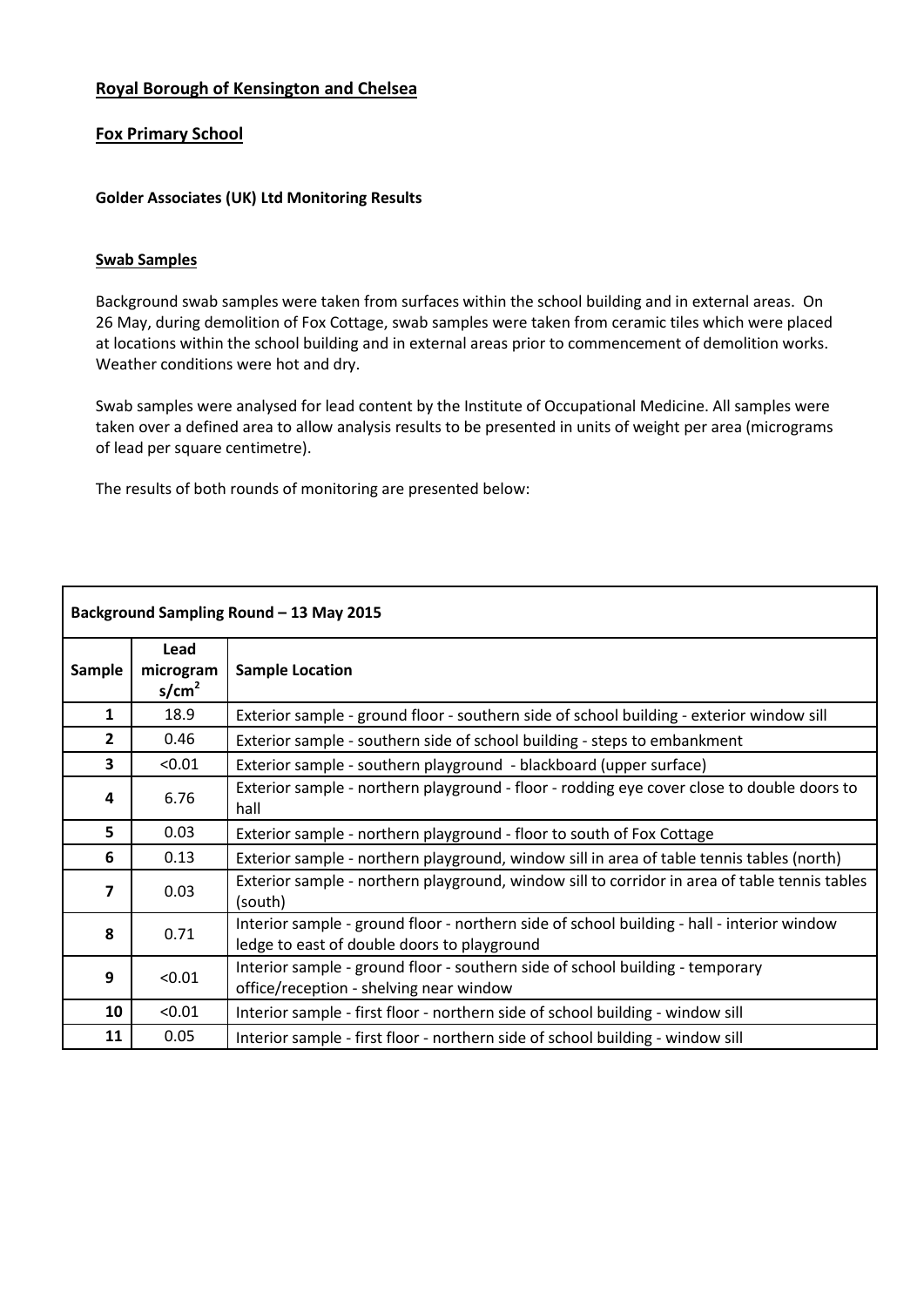

1. Window sill rear playground (right)



2. Bottom step to rear garden (front right)



5. White spot nearest wall/door



6. Window sill at TT Tables (left)



3. Blackboard top (front right)



4. Grid top to left of main entrance



7. Main corridor window sill (right)



8. Middle hall window sill inside (right front)



9. School office top shelf to right of window



10. Classroom I middle window sill (front left)



11. Classroom E Right window (left front)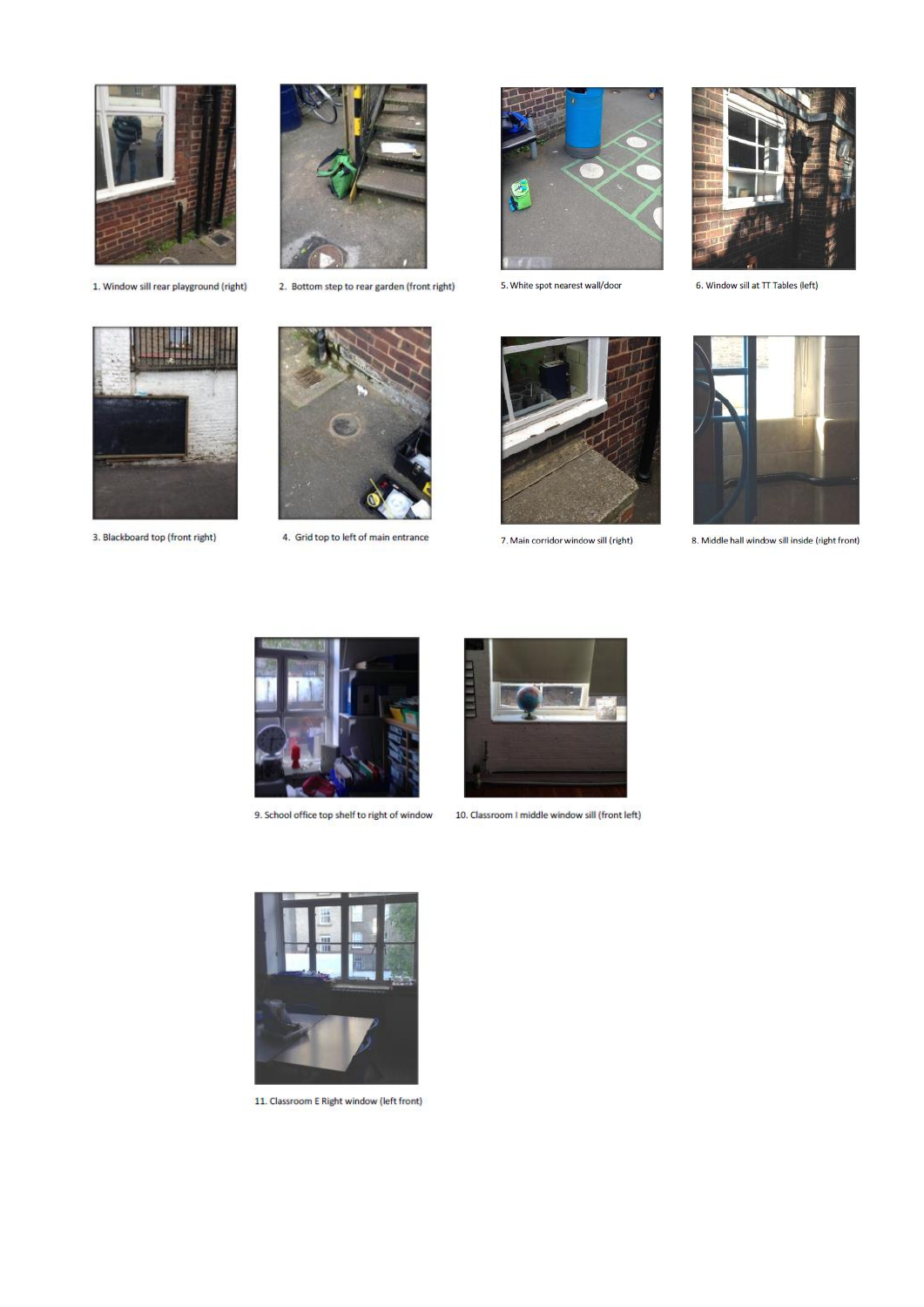| First Sampling Round - 26 May 2015 |           |                                                                                            |  |  |  |  |
|------------------------------------|-----------|--------------------------------------------------------------------------------------------|--|--|--|--|
| <b>Sample</b>                      | Lead      | <b>Sample Location</b>                                                                     |  |  |  |  |
|                                    | microgram |                                                                                            |  |  |  |  |
|                                    | s/ $cm2$  |                                                                                            |  |  |  |  |
| Fox A                              | < 0.003   | Interior sample - ground floor - northern side of school building - hall - interior window |  |  |  |  |
|                                    |           | ledge to east of double doors to playground                                                |  |  |  |  |
| Fox B                              | < 0.003   | Interior sample - ground floor - southern side of school building - interior windowsill to |  |  |  |  |
|                                    |           | classroom                                                                                  |  |  |  |  |
| Fox C                              | 0.017     | Interior sample - 1st floor - northern side of school building - interior window ledge to  |  |  |  |  |
|                                    |           | office                                                                                     |  |  |  |  |
| Fox D                              | < 0.003   | Interior sample - 1st floor - southern side of school building - interior window ledge to  |  |  |  |  |
|                                    |           | classroom                                                                                  |  |  |  |  |
| Fox G                              | 0.041     | Exterior sample - north of school building - embankment - fence adjacent to table          |  |  |  |  |
| Fox I                              | 0.412     | Exterior sample - northern playground, window sill, near door to toilet block within       |  |  |  |  |
|                                    |           | working area                                                                               |  |  |  |  |
| Fox J                              | 0.01      | Exterior sample - southern playground - blackboard (upper surface)                         |  |  |  |  |
| Fox K                              | 0.078     | Exterior sample - southern playground - window sill (first window from door to toilet      |  |  |  |  |
|                                    |           | block)                                                                                     |  |  |  |  |
| Fox L                              | 0.066     | Exterior sample - northern playground - upper surface of canopy to visitors entrance       |  |  |  |  |
| Fox M                              | 0.039     | Exterior sample - northern playground - upper surface of lintel above double doors to hall |  |  |  |  |
| Fox N                              | 0.02      | Exterior sample - northern playground - upper surface of drinking fountain                 |  |  |  |  |
| Fox P                              | 0.0128    | Exterior sample - southern playground - window sill to school building                     |  |  |  |  |
| Fox Q                              | 0.04      | Exterior sample - southern playground - roof of shed to east of gum tree                   |  |  |  |  |

There is no UK guidance for the assessment of lead swab analysis. The results of sampling have been compared to values derived by a Golder toxicologist based on US Environmental Protection Agency screening criteria, but adapted for a school setting and are intended to be protective of the health of primary school children. Values consider floors and window sills.

The values against which concentration have been compared to are:

- Floors: 0.224 micrograms/cm<sup>2</sup>
- Window sills:  $1.36$  micrograms/cm<sup>2</sup>

Based on the results of the first round of sampling during the demolition of Fox Cottage, concentrations of lead do not exceed the relevant screening values.

Background samples show 4 locations where screening values are exceeded; in the other 7 locations, concentrations are less than screening values and in 3 locations are less than laboratory detection limits. Locations in which elevated concentrations have been identified comprise an external window sill with a painted finish in poor condition, painted metal steps to the embankment, an external floor which lies beneath a window sill, and an internal window sill beneath a painted metal window.

### **Air Monitoring**

Background air samples were taken from within the school building and in external areas. On 26 May, during demolition, air samples were taken from the same locations.